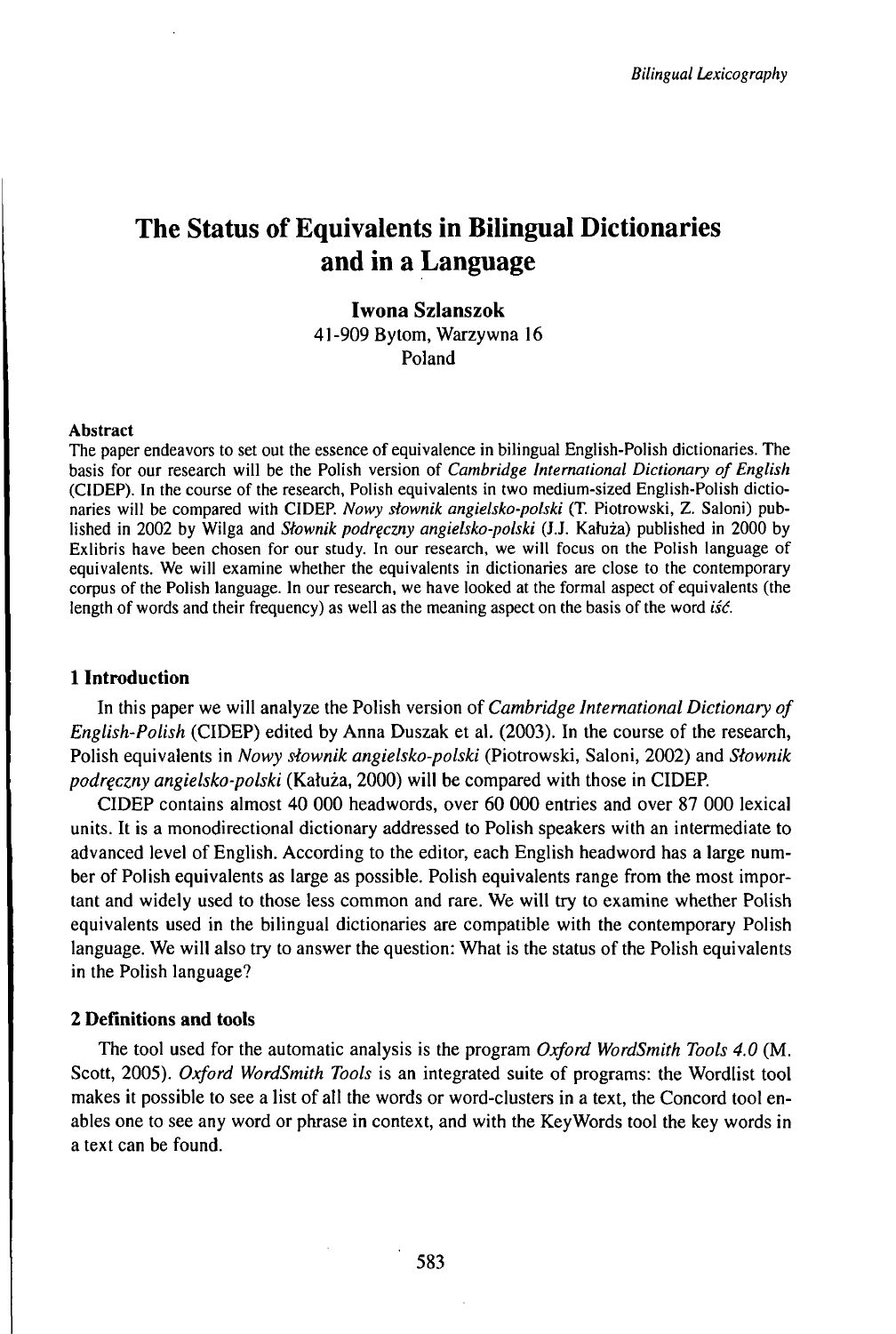A **wordlist** is a list of all the word types. A **type** is a collection of tokens, and a **token** is an individual word occurring in a text. In our analysis, we will also deal with **type/token ratio** (TTR), which is simply the ratio of word types to word tokens in a corpus. The **standardized type/token ratio** (STTR) is computed every 1,000 words (Scott, 2005).

In order to compare the equivalents with the Polish language, we have chosen a collection of contemporary Polish texts from newspapers, periodicals, and magazines. We call this collection a **normalized text.**

# **3 The structure of CIDEP**

For our study purposes the electronic version of CIDEP is used. It is encoded in XML (eXtensible Markup Language), a document interchange format. A dictionary entry of CIDEP in XML:

<haslo nazwa="babel"><sylaby>ba<br/>>bm />bel</sylaby><transkrypcja>"beI;bXl</transkrypcja> <znaczenie><opis\_gram>rz zw. <sup>1</sup> poj</opis\_gram><kwalifikator>przen</kwalifikator> <ekwiwalent>wieża Babel</ekwiwalent><ekwiwalent>zgiełk</ekwiwalent> <ekwiwalent>chaos</ekwiwalent><ekwiwalent>pomieszanie języków)</ekwiwalent> <grupa\_przykladow><przyklad><tresc>Communication between different computers has been made difficult by the babel<b>of</b>computer languages used by different machines.</tresc> </przyklad></grupa\_przykladow></znaczenie>

*Nowy Słownik* is written in TEX (typesetting program) and tagged; and *Słownik Podręczny* in RTF (rich text format). For our purposes, the headwords along with their equivalents will be isolated from the dictionaries. Moreover, we will convert the database into the Polish-English index so as to clearly see the Polish equivalents.

## **4 Polish equivalents in bilingual dictionaries**

In order to make a comparison with the contemporary Polish language we have included in our study a normalized text. The first observation is that the type/token ratio is quite high in the dictionaries in comparison with the normalized text. The same strings of words occur very rarely in the normalized text, which means that dictionaries have a rich vocabulary in their language of equivalents.

| lokens (running weeds) in text  |                       | 360.095          |  |
|---------------------------------|-----------------------|------------------|--|
| lypes (distinct yords)          |                       | 58.112           |  |
| type/teken ratio (TTR)          |                       | 16               |  |
| standardized TTR                |                       | 56               |  |
| ment word length (in chameters) |                       |                  |  |
|                                 | number of occurrences | 96 of all tokens |  |
| l»letter words                  | 30.695                | 8.52             |  |
| 2-letter words                  | 38 842                | 80. TO           |  |
| 3-letter words                  | 41 646                | <b>EL.ST</b>     |  |
| 4-letter words                  | 34 643                | 9.62             |  |
| 5-letter wands                  | 41.689                | 11.58            |  |
| føletter words                  | 40 G34                | ES TO            |  |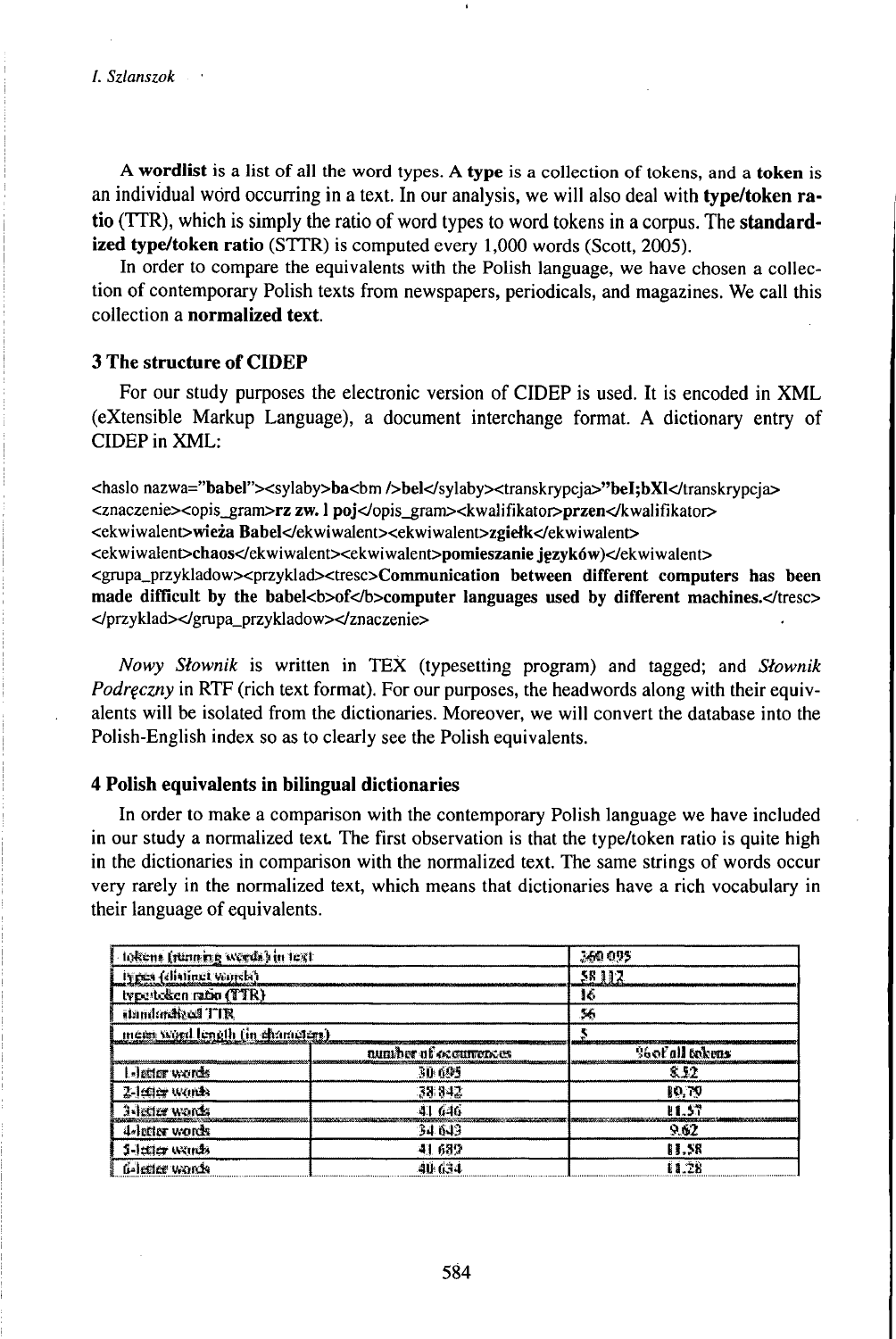| <b>Galerice words</b><br>الشاشان المترافظ المترافق الانا الزاري المترافقة |       | ,,,,,,,,,,,,,,,,,,,,, |
|---------------------------------------------------------------------------|-------|-----------------------|
| 7-letter words                                                            |       |                       |
| 8-letter words                                                            | -4465 | 7 O I                 |
| 2-ladar wando                                                             |       |                       |
| <b>O-letter words</b>                                                     | 5 685 |                       |

Figure 1. Statistical data of the Polish normalized text.

Figure 1 shows that in normalized Polish texts there is a characteristic decrease in the number of 4-letter words and the number of 5-letter words is the largest. Generally, there are more strings of words that have fewer than 6 letters.

| tokens (ronning words) in text. |                       | 152352                |  |
|---------------------------------|-----------------------|-----------------------|--|
| types (distinct words)          |                       | 44 825                |  |
| type/teken ratio (TTR)          |                       | 29,45                 |  |
| standurdized TTR                |                       | 42.01<br>7.43<br>3,06 |  |
| meta wed length (in characters) |                       |                       |  |
| ward length straidardized       |                       |                       |  |
|                                 | number of occurrences | %of all tokens        |  |
| I-Ittier words                  | 4.427                 | 291                   |  |
| 2-letter words                  | 4141                  | 2.72                  |  |
| 3-letter words                  | 8931                  | 4.86                  |  |
| d-letter words                  | 7 268                 | 4.77                  |  |
| 5-letter words                  | 1,5 335               | 10.07                 |  |
| ti-letter words                 | 18 917                | 12.15                 |  |
| 7-lector words                  | 19353                 | 12.70                 |  |
| 8-febber words                  | 19 269                | 13.65                 |  |
| 9-letter words                  | <b>17 189</b>         | 11.54                 |  |
| <b>10-letter words</b>          | 14126                 | 9.27                  |  |

Figure 2. Statistical data of Polish equivalents in CIDEP.

The data in Figure 2 show the decrease in 4-letter words, but on the other hand there are many words of more than 6 letters CIDEP. Now, let us look at the data of the other, smaller dictionaries.

| olens (running words) in text  |                       | 52 007          |  |
|--------------------------------|-----------------------|-----------------|--|
| types (distinct words)         |                       | 20773           |  |
| typošuken ratio (TIR)          |                       | 39.99           |  |
| standardised TTR.              |                       | 74.36<br>6.63   |  |
| mean ward length (in changers) |                       |                 |  |
| word bingth abindardized.      |                       | 3.05            |  |
|                                | Number of ecourrences | Poof all tekens |  |
| 1-detter words                 | 1 789                 | 3.44            |  |
| 2-letter words                 | 2.625                 | 5.05            |  |
| 3-letter words                 | 4.948                 | 9.51            |  |
| 4-deiter weeds                 | 3463                  | 5.89            |  |
| S-Jetter words                 | 7082                  | 15.62           |  |
| 6-kilor words                  | 46 SOI                | 12.51           |  |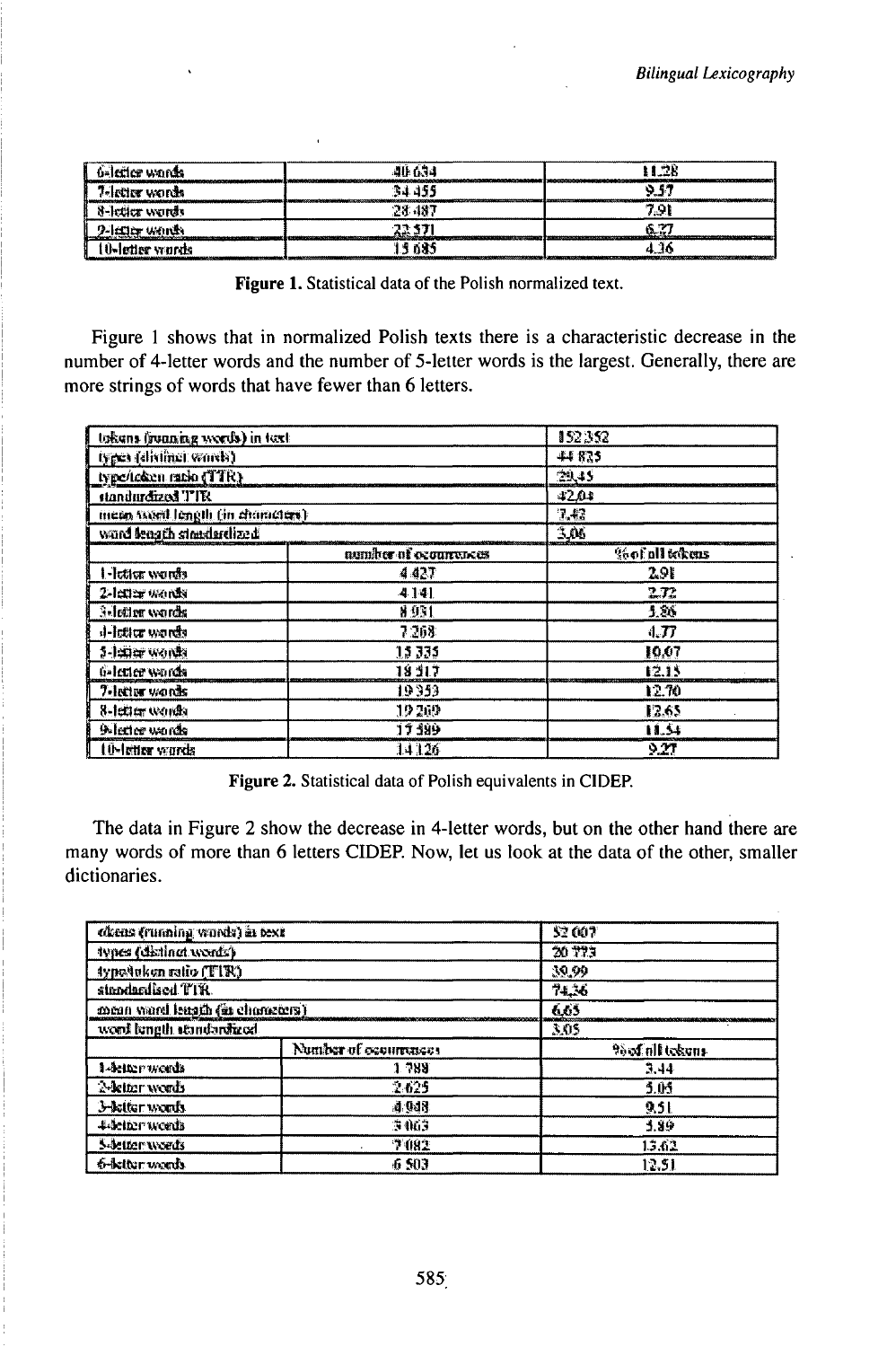| 7-letter words  |      |  |
|-----------------|------|--|
| ð-letter words  |      |  |
| 9-REEF WINDS    |      |  |
| 10-letter wards | -68* |  |

Figure 3. Statistical data of Polish equivalents in Nowy Słownik.

Figure 3 shows a medium-sized dictionary which also displays this characteristic decrease in the number of 4-letter words. Just as in CIDEP, we can observe many long words with the highest number of 5-letter words.

| tokens (running words) in test   |                       | 30930                |  |
|----------------------------------|-----------------------|----------------------|--|
| types (distinct words)           |                       | 17132                |  |
| typočaken ratio (TTR)            |                       | 55.40                |  |
| standardised TIR                 |                       | 60.99<br>7.M<br>2.74 |  |
| ment word length (in characters) |                       |                      |  |
| word length standardized         |                       |                      |  |
|                                  | Number of occurrences | %of all tokens       |  |
| 1-letter words                   | 339                   | 1.10F                |  |
| <b>2-letter words</b>            | 504                   | Lú3                  |  |
| 3-letter words                   | -602                  | 5.18                 |  |
| 4-kiter words                    | 1 691                 | 5,47                 |  |
| 3-letter words.                  | 3507                  | 11.34                |  |
| 6-letter words                   | 4314                  | 13.95                |  |
| 7-kitter words                   | -4 444                | 14.37                |  |
| <b>B-letter words</b><br>4.265   |                       | 13.79                |  |
| 9-letter words                   | 3 577                 | 11.56                |  |
| 10-latter words                  | 2.689                 | 8.69                 |  |

Figure 4. Statistical data of Polish equivalents in Słownik Podręczny.

The smallest dictionary used in the study does not have this decrease of 4-letter words (see Figure 4) but, just like in the other dictionaries we can observe a large number of long words not so often used in normalized text. Moreover, when we look at the mean word length we can see a striking difference from 5-letter words in normalized text to an equal number of 7-letter words in bilingual dictionaries.

Now, let us examine another aspect of equivalents apart from their length. We can observe certain parallels with Polish normalized text in terms of word frequency. As Figure 5 shows the most frequent words in Polish are prepositions  $(w, na, z, do)$ , pronouns (sig, to), conjunctions (*nie*, *i*,  $\dot{z}e$ ) and the verb be in one of its forms (*jest*).

| <b>Word</b>                   | Freq. | M    |
|-------------------------------|-------|------|
| W                             | 9 380 | 2.66 |
|                               | 7.583 | 2.11 |
|                               |       | 201  |
| NIE                           | 6731  | 1,87 |
|                               | 6 282 |      |
| <b><i><u>Property</u></i></b> | 5732  |      |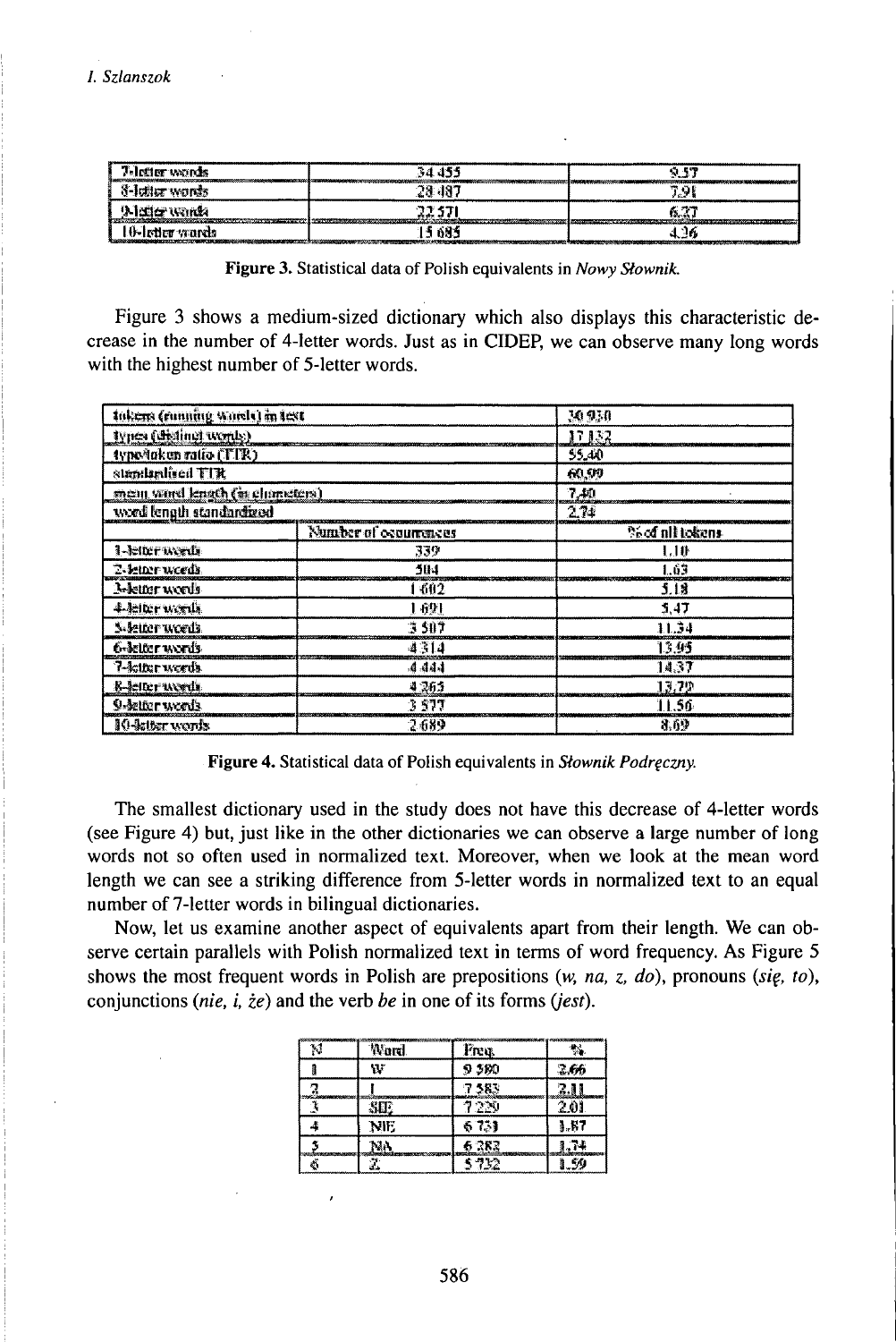|   |      | з     | e. |
|---|------|-------|----|
| m |      | - 115 |    |
|   | - 20 |       |    |
|   |      |       |    |

Figure 5. The most frequent words in Polish normalized text.

Equivalents in English-Polish dictionaries are very similar in their frequency as it can be seen in Figure 6.

| Ņ  | Word    | Freq  | ٩.   |
|----|---------|-------|------|
|    | SIE.    | 7 60R | 0.5R |
| 2  | W       | 3472  | 0.27 |
| 3  | D       | 2886  | 0.22 |
| 4  | NA      | 7827  | 0.22 |
| 3  | Ζ       | 2.583 | 0.30 |
| č  | NIP.    | 1 052 | 0.08 |
| 7  | COS.    | REJ   | 0.07 |
| Ś  | Õ       | 832   | 0.06 |
| ÿ  | E       | 728   | 0.06 |
| 10 | CZEXEOS | 654   | 0.05 |

Figure 6. The most frequent equivalents in bilingual dictionaries.

We also examined the most common Polish nouns and verbs in bilingual dictionaries. Among the most common nouns are *osoba* (person) freq. 448, *miejsce* (place) freq. 219, człowiek (human being) freq. 175, czas (time) freq. 130, and praca (work) freq. 114. As far the verbs are concerned, the research has shown that the most frequent ones are  $by\acute{c}$  (be) freq. 572, mieć (have) freq. 433, robić (do) freq. 320, dawać (give) freq. 174, iść (iść) freq. 147.

Now let us examine the verb is is with all of its concordance instances. To further illuminate the data, we have put the examples in the table (Figure 7) along with their English translation as it appears in the three English-Polish dictionaries.

| <b>FOUSH EQUIVALENT</b> | CIDEP                       | NURTSLOWNIE                         | <b>FUDRECZNY</b> |
|-------------------------|-----------------------------|-------------------------------------|------------------|
| iió                     | go, walk, march, head, pass | walk                                | go, walk         |
| iio daki                | follow ca.push on           | carry en, centinon, gut en, procede | go on            |
| ប៉ៃទំន្យស               | tom in                      | retire, go to bed                   | come en          |
| iió w góry              | ge up, lift off, mound      | edimb, move up                      | 843311           |
| ii0 2.1                 | 20 after                    | folkey                              | Follow           |
| iio czyimiś śladami     | x                           | follow in sb's footstem             | Х                |
| iiô falszywym trypem    | x                           | be barking up the wrong tree        | x                |
| iiù po connekti         | X                           | muddle through, grope               | Х                |
| ish ocaszak-            | v                           | x                                   | skuch            |
| iió zygzukicm           | X                           | х                                   | rigzaz           |

Figure 7. Lexeme *isć* in the definition language of the English-Polish dictionaries.